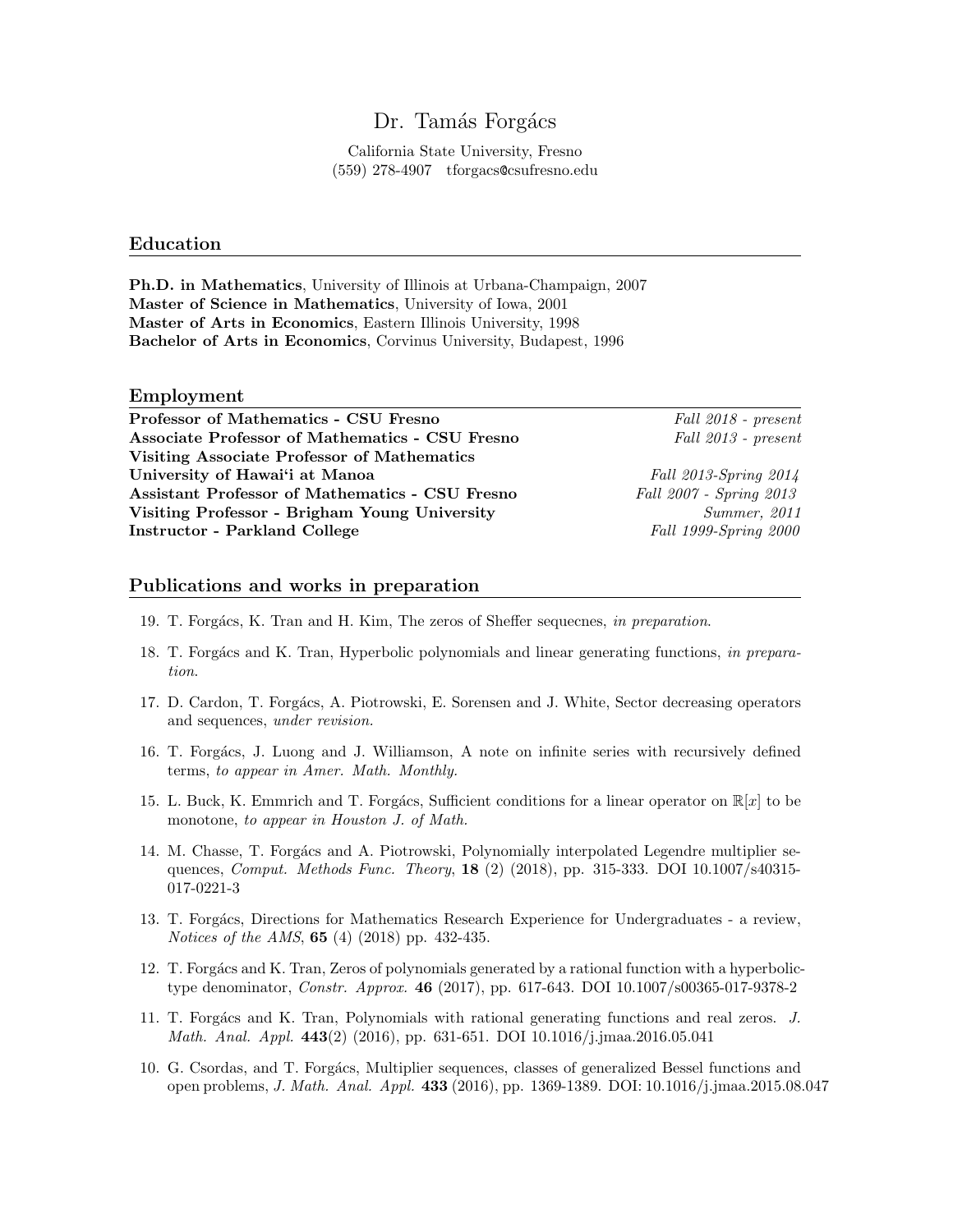- 9. T. Forgács and A. Piotrowski, Hermite multiplier sequences and their associated operators, Constr. Approx. 42(3) (2015), pp. 459-479. DOI 10.1007/s00365-015-9277-3
- 8. T. Forgács, 2015. FURST A Symbiotic Approach to Research at Primarily Undergraduate Institutions. In: Peterson, M. A., and Rubinstein, Y. A., ed. Directions for Mathematics Research Experience for Undergraduates. World Scientific. pp. 17-31.
- 7. T. Forgács, J. Haley, R. Menke, and C. Simon, The non-existence of cubic Legendre multiplier sequences, Involve, a Journal of Mathematics, 7-6 (2014), 773–786. DOI 10.2140/involve.2014.7.773
- 6. T. Forgács and A. Piotrowski, Multiplier sequences for generalized Laguerre bases, Rocky Mountain J. of Math., 43 (2013) (4), 1141-1159.
- 5. K. Blakeman, E. Davis, T. Forgács, and K. Urabe, On Legendre Multiplier Sequences, Missouri J. Math. Sci., 24 (2012) (1), 7-23.
- 4. T. Forgács, J. Tipton, B. Wright, Multiplier Sequences for Simple Sets of Polynomials, Acta Math. Hungar., 137 (2012) (4), 282-295. DOI: 10.1007/s10474-012-0222-7
- 3. T. Forgács, O. Vega, Analysis and Algebra, Cognella Publishing, First edition, 2012. ISBN: 978-1-60927-756-7
- 2. A. Cseh, and T. Forgács, The effects of Mental Health Parity Legislation on Mental Health Related Hospitalizations, The Journal of Economics, XXXV (2009), (1), 1-20.
- 1. T. Forgács, D. Varolin, Sufficient Conditions for Interpolation and Sampling Hypersurfaces in the Bergman Ball, Int. J. of Math, 18 (2007), (5), 559-584.

#### Grants

| NSF-SSTEM: : Mentoring Math Scholars for Success (\$999,907.00)                                   | 2018-22   |
|---------------------------------------------------------------------------------------------------|-----------|
| co-PI: Organize and administer activities supporting talented but economically disadvantaged stu- |           |
| dents.                                                                                            |           |
| FURST: Faculty and Undergraduate Research Student Teams (\$64,940.00)                             | 2017-18   |
| PI: Organize and administer a multi-institutional grant supporting research at PUIs               |           |
| PUMP: Preparing Undergraduates through Mentoring to PhDs (\$11,000.00)                            | 2016-17   |
| PI: mentor two students in an academic year-long research project.                                |           |
| NSF supplement to SMALL (\$10,000.00)                                                             | 2015      |
| Co-wrote the grant proposal with Steven J. Miller at Williams College to support the national REU |           |
| outreach effort to underrepresented minority students in STEM                                     |           |
| NSF REU Site renewal grant (\$219,996.00)                                                         | 2015-2018 |
| PI: Direct and mentor summer undergraduate research in a 3 year summer research program           |           |
| $FURST - NSF supplement ($39,000.00)$                                                             | 2014      |
| PI: Direct a pilot program for faculty-student research teams.                                    |           |
| NSF New REU Site grant (\$198,350.00)                                                             | 2012-2013 |
| PI: Direct and mentor summer undergraduate research in a 2 year summer research program           |           |
| NSF-CURM mini grant (\$19,850.00+\$2,900.00 in matching funds)                                    | 2010-2011 |
| PI:Direct and advise a 4 member undergraduate research team                                       |           |
|                                                                                                   |           |

### Selected Presentations and Conferences

| <b>Hausdorff Geometry of Polynomials Conference</b>                            | Mittag-Leffler Institute       |
|--------------------------------------------------------------------------------|--------------------------------|
| Title: Generating relations of hyperbolic polynomials                          | Stockholm, Sweden, May, 2018   |
| Department Seminar                                                             | Eau-Claire, WI, February, 2018 |
| Title: Zero Locus Preserving Operators                                         |                                |
| AMS-MAA Joint Meeting                                                          | San Diego, CA, January 2018    |
| MAA Panelist on Tips and Tricks to securing funding for undergraduate research |                                |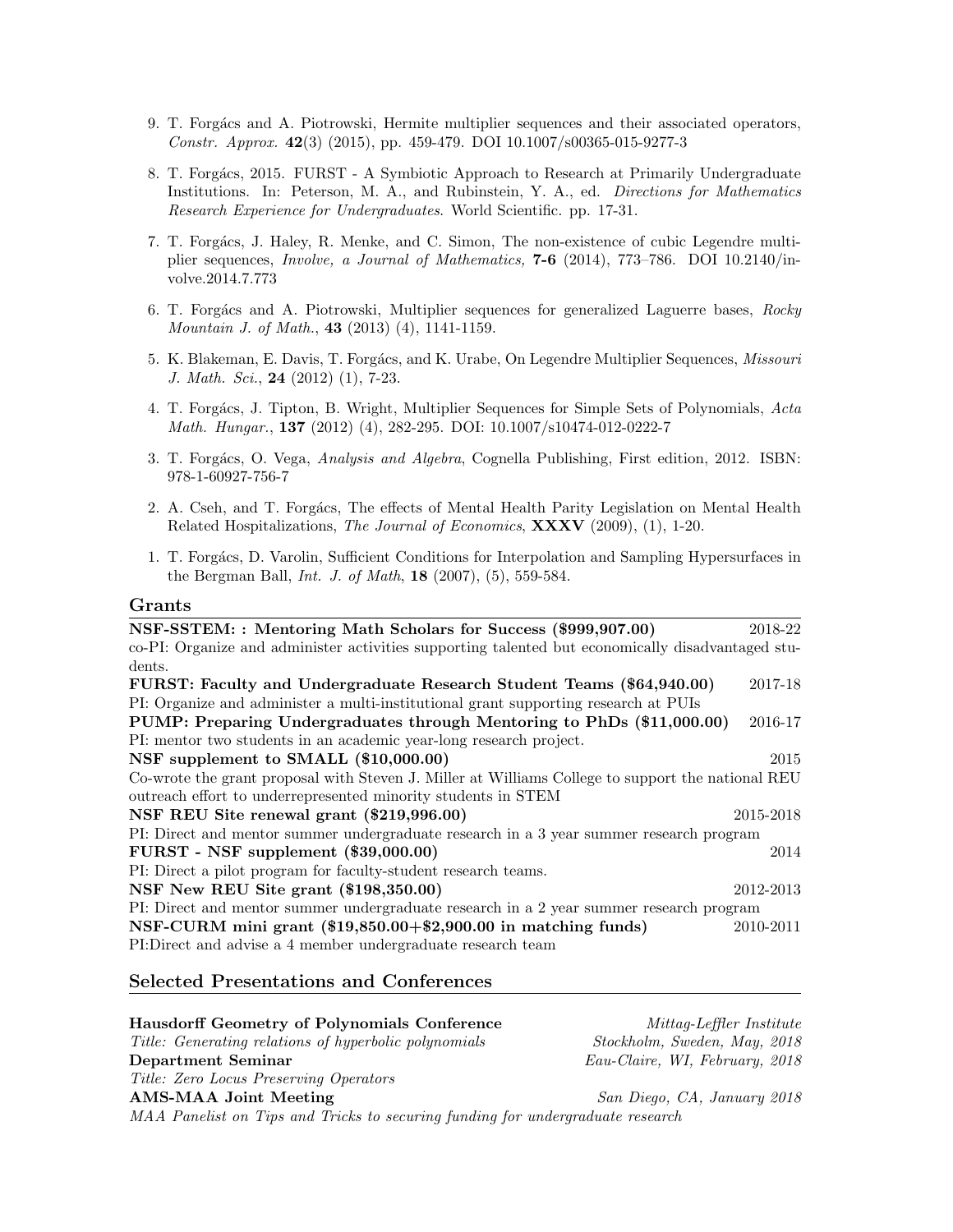| <b>AMS-MAA Joint Meeting</b>                                                                         | San Diego, CA, January 2018    |
|------------------------------------------------------------------------------------------------------|--------------------------------|
| Title: "On sector reducing operators"                                                                |                                |
| Combinatorics and Zeros of analytic functions seminar                                                | Fresno, CA, April 7, 2017      |
| Title: Grace's Apolarity theorem and consequences Part II                                            |                                |
| Combinatorics and Zeros of analytic functions seminar                                                | Fresno, CA, March 17, 2017     |
| Title: Grace's Apolarity theorem and consequences                                                    |                                |
| <b>AMS-MAA Joint Meeting</b>                                                                         | Atlanta, GA, January 2017      |
| Title: "Towards the classification of Legendre multiplier sequences"                                 |                                |
| $\mathrm{WM}^3$ conference                                                                           | CSU Northridge, October, 2016  |
| Invited panelist - Undergraduate research panel                                                      |                                |
| Combinatorics and Zeros of analytic functions seminar                                                | Fresno, CA, September 2016     |
| Title: Submodular functions and independent matchings, $I \& II$                                     |                                |
| Department seminar                                                                                   | Fresno, CA, April 2016         |
| Title: "Recent progress in the classification of polynomially                                        |                                |
| interpolated Legendre multiplier sequences"                                                          |                                |
| Department seminar                                                                                   | Fresno, CA, November 2015      |
| Title: "Undergraduate research - the 5 $Ws$ "                                                        |                                |
| Opportunities in the mathematical sciences:                                                          | UC Irvine, April 2015          |
| A workshop for emerging scholars                                                                     |                                |
| Invited panelist - Undergraduate research panel                                                      |                                |
| <b>AMS-MAA Joint Meeting</b>                                                                         | San Antonio, TX, January 2015  |
| Title: "Classical multiplier sequences: a special class, continuous transformations, and connections |                                |
| to special functions"                                                                                |                                |
| <b>AMS-MAA Joint Meeting</b>                                                                         | San Antonio, TX, January 2015  |
| Title: "Implementing modules - a case study"                                                         |                                |
| PUMP Summer Program Colloquium                                                                       | Cal Poly Pomona, July, 2014    |
| Title: "Polynomials, derivatives and location of zeros"                                              |                                |
| Workshop on Revitalizing Complex Analysis Westmont College, Santa Barbara, June, 2014                |                                |
| Title: "Complex Analysis and REUs"                                                                   |                                |
| <b>UH Function Theory seminar</b>                                                                    | Honolulu, HI, February, 2014   |
| Title: "The non-existence of cubic Legendre multiplier sequences, Part $I \otimes II$ "              |                                |
| <b>AMS-MAA Joint Meeting</b>                                                                         | Baltimore, MD, January 2014    |
| Title: "Multiplier sequences of the second kind"                                                     |                                |
| UH Graduate Complex Analysis seminar                                                                 | Honolulu, HI, October 2013     |
| Title: "Hermite Diagonal operators, Part I, II & III"                                                |                                |
| Colloquium - University of Hawai'i                                                                   | Honolulu, HI, October, 2013    |
| Title: "Parallel approaches in the theory of multiplier sequences"                                   |                                |
| Mt. Holyoke: New Directions for REUs                                                                 | East Hadley, MA, June, 2013    |
| Title: "FURST - a symbiotic approach to research"                                                    |                                |
| Department of Mathematics Seminar                                                                    | Fresno, CA, April 12, 2013     |
| Title: "Classification of Laguerre multiplier sequences, Part II"                                    |                                |
| Department of Mathematics Seminar                                                                    | Fresno, CA, April 5, 2013      |
| Title: "Classification of Laguerre multiplier sequences, Part I"                                     |                                |
| <b>AMS-MAA Joint Meeting</b>                                                                         | San Diego, CA, January 2013    |
| Title: "Coefficient Polynomials of Hermite Diagonal Operators"                                       |                                |
| TURMS conference                                                                                     | Chicago, IL, October 27, 2012  |
| Title: "Challenges in developing and sustaining an internalized undergraduate research program in    |                                |
| mathematics - the Fresno State experience"                                                           |                                |
| Department of Mathematics Seminar                                                                    | Fresno, CA, October 5, 2012    |
| Title: "A new characterization of Hermite multiplier sequences, Part II"                             |                                |
| Department of Mathematics Seminar                                                                    | Fresno, CA, September 21, 2012 |
| Title: "A new characterization of Hermite multiplier sequences, Part I"                              |                                |
| Department of Mathematics Colloquium                                                                 | Fresno, CA, September 21, 2012 |
| Title: "Linear Operators on $R[x]$ "                                                                 |                                |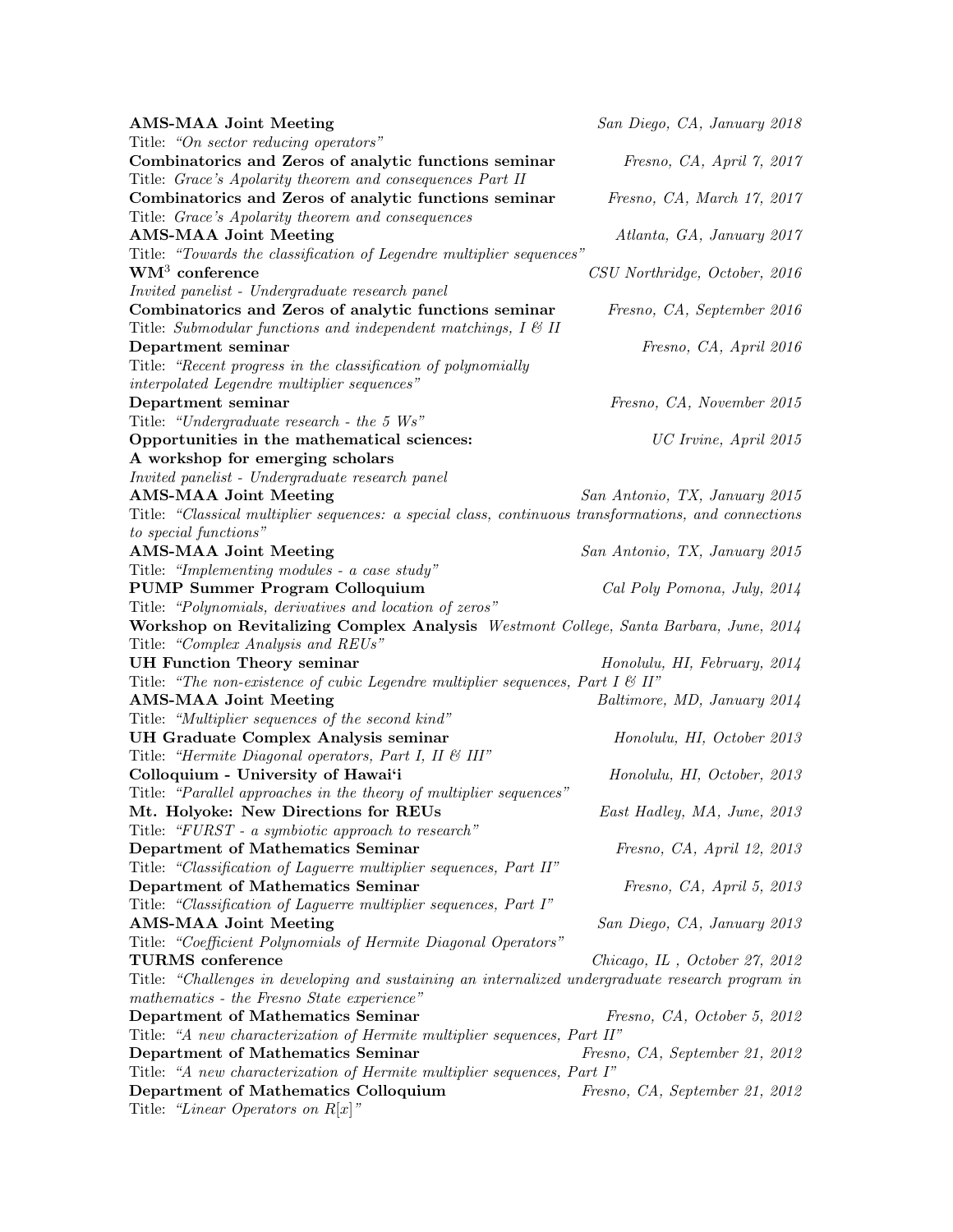| <b>AMS-MAA Joint Meeting</b>                                                                      | Boston, MA, January 2012               |
|---------------------------------------------------------------------------------------------------|----------------------------------------|
| Title: "Multiplier sequences for simple sets of polynomials"                                      |                                        |
| <b>Summer REU talk</b>                                                                            | Provo, UT, June 15, 2011               |
| Title: "Zeros of polynomials"                                                                     |                                        |
| Department of Mathematics Colloquium                                                              | Fresno, CA, February 25, 2011          |
| Title: "O zeros where art thou?"                                                                  |                                        |
| Department of Mathematics Seminar                                                                 | Fresno, CA, February 14, 2011          |
| Title: "On Hermite diagonal operators"                                                            |                                        |
| Southern Economic Association $80^{th}$ Annual Meeting                                            | Atlanta, GA, November 22, 2010         |
| Title: "On the n-person chicken game"                                                             |                                        |
| Department of Mathematics Seminar                                                                 | Fresno, CA, April 29, 2010             |
| Title: "Rigor in the chicken game - some proofs and ideas"                                        |                                        |
| <b>AMS-MAA Joint Meeting</b>                                                                      | San Francisco, CA, January 13-16, 2010 |
| Title: "Addiction and Treatment in a rational framework - can lowering health care costs have ad- |                                        |
| verse effects?"                                                                                   |                                        |
| Southern Economic Association $79^{th}$ Annual Meeting San Antonio, TX., November 21, 2009        |                                        |
| Title: "Urbanization and the Cultural Costs of International Trade"                               |                                        |
| Missouri Valley Economic Association 46 <sup>th</sup> Annual Meeting                              | Kansas City, October, 2009             |
| Title: "The More the Merrier? The Effects of Mental Health Parity Legislation on the Availability |                                        |
| and Quality of Mental Health Treatment: a Game Theoretic Approach"                                |                                        |
| Department of Mathematics Seminar                                                                 | Fresno, CA, April 2, 2009              |
| Title: "An Inclusion Theorem for Multiplier Sequences"                                            |                                        |
| Regional Conference on Excellence in Teaching and Learning Fresno, CA, March 13, 2009             |                                        |
| Title: "Does small group independent problem solving solve any problems? The case of Math 171     |                                        |
| Intermediate Mathematical Analysis"                                                               |                                        |
| Southern Economic Association 78 <sup>th</sup> Annual Meeting Washington D.C., November 21, 2008  |                                        |
| Title: "A Rational Addiction-Treatment Model with Interacting Stocks"                             |                                        |
| Department of Mathematics Seminar                                                                 | Fresno, CA, November 13, 2008          |
| Title: "Extrema of functionals, the Euler-Lagrange equation and an application to economics"      |                                        |
| Missouri Valley Economic Association 45 <sup>th</sup> Annual Meeting                              | St. Louis, October, 2008               |
| Title: "Aspects of Modeling Cultural Barriers in International Trade"                             |                                        |
| Department of Mathematics Seminar                                                                 | Fresno, CA, April 3, 2008              |
| Title: "Laguerre multiplier sequences - towards a classification theorem. Part I."                |                                        |
| Missouri Valley Economic Association $44^{th}$ Annual Meeting                                     | Kansas City, October, 2007             |
| Title: "The effects of parity legislation on mental health care utilization"                      |                                        |
| Department of Mathematics Seminar                                                                 | Fresno, CA, October 4, 2007            |
| Titlte: "A primer on rational addiction"                                                          |                                        |
| Department of Mathematics Seminar                                                                 | Fresno, CA, September 27, 2007         |
| Title: "Notions of uniform flatness"                                                              |                                        |
|                                                                                                   |                                        |
| <b>Students</b>                                                                                   |                                        |
|                                                                                                   |                                        |

| Undergraduate Research<br>Jack Luong, Josh Williamson              | Independent research supervision, Fall 2017-Spring 2018 |
|--------------------------------------------------------------------|---------------------------------------------------------|
| Alexandra Leon and Summer Al-Hamdani                               | PUMP, Fall 2016-Spring 2017                             |
| Leah Buck, Kelly Emmrich, Christian Hokaj, and<br>Kenny Plante     | Fresno State REU, June-August, 2016                     |
| Molly Corcoran                                                     | Independent research supervision, Spring, 2015          |
| James Haley, Rebecca Menke, Carlee Simon, and<br>Fernando Quintino | Fresno State REU, June-August, 2013                     |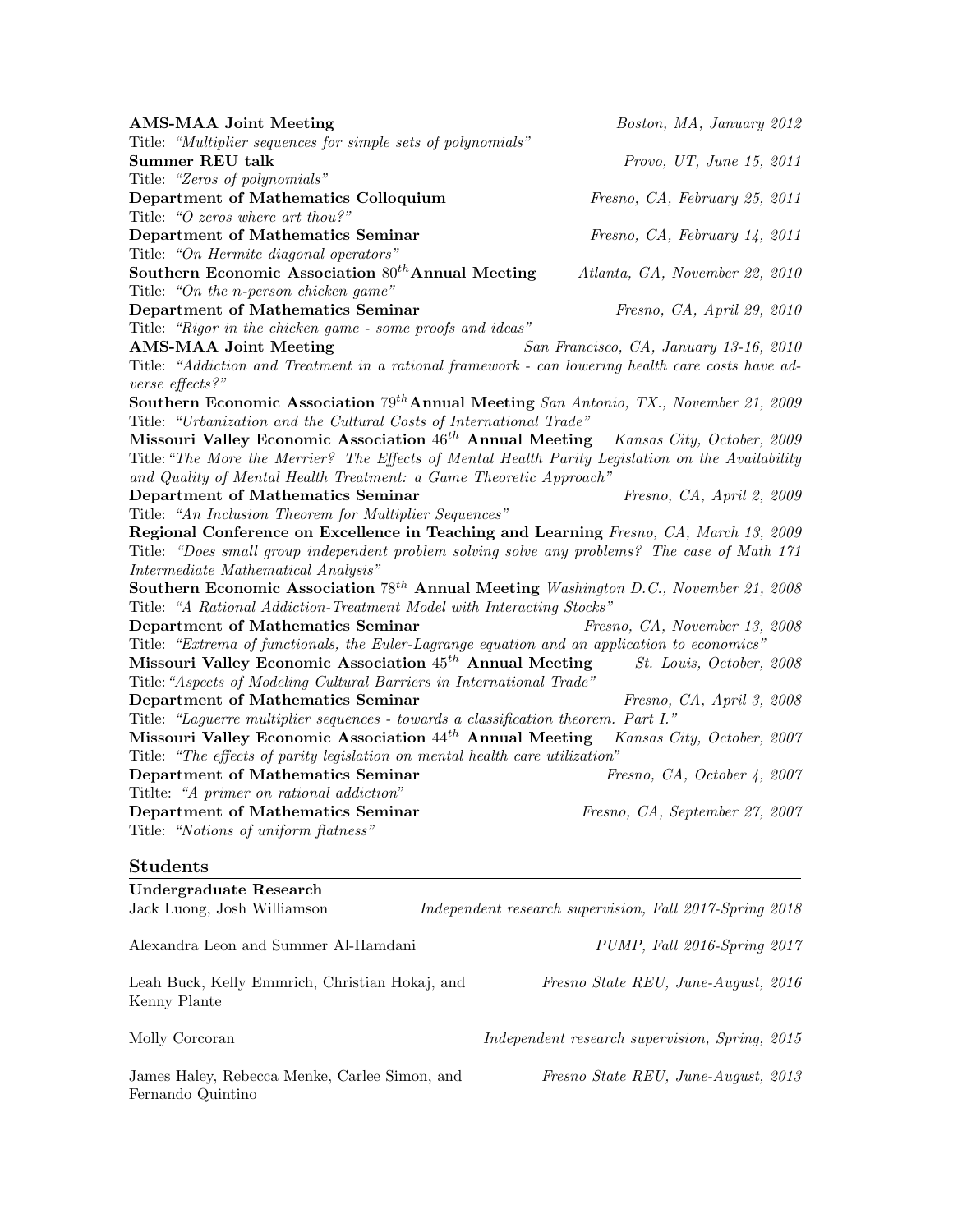Hagop Karakazian Independent research supervision, Spring 2012-Fall 2012

Katherine Urabe

Michelle Hoshiko, Luciana Montalvo Summer REU, 2009

# Graduate Research

Kelly Blakeman, Emily Davis and Brigham Young University REU, June-August, 2011

Mario Banuelos, Michelle Hoshiko  $CURM$  Undergraduate Research Group supervision, James Tipton, Benjamin Wright Fall 2010-Spring 2011

Whitney Walker Senior Project supervision, Fall 2009

Iliana Perez Senior Project supervision, Fall 2008

Jeffrey C. Park Masters Thesis supervision, Spring 2016 David Heywood Masters Thesis supervision, Spring 2015 Kristi Rieg Masters Project supervision, Spring 2011 Danielle Alberti Masters Project supervision, Spring 2010 Luke Denton Masters Project supervision, Spring 2009

#### Professional Development

| <b>Hausdorff Geometry of Polynomials Conference</b>               | Stockholm, Sweden, May-June 2018 |
|-------------------------------------------------------------------|----------------------------------|
| Question, Persuade, Refer (QPR) training                          | Fresno State, May, 2018          |
| Critical Issues in Mathematics Education 2018:                    | MSRI, Berkeley, CA 2018          |
| Access to mathematics by opening doors for students               |                                  |
| currently excluded from mathematics                               |                                  |
| Social & behavioral research - basic course completion            | Fresno, CA, November, 2017       |
| Workshop on Revitalizing Complex Analysis                         | Santa Barbara, CA, June, 2014    |
| Mt. Holyoke conference on REU directions                          | East Hadley, MA, June, 2013      |
| Trends in Undergraduate Research (TURMS) conference               | Chicago, IL, October, 2012       |
| Mentoring Minority Students in REUs                               | PCMI, Park City, UT July, 2012   |
| Experiencing Mathematics & Statistics Workshop -                  |                                  |
| <b>Teaching with Technology</b>                                   | Napa, September, 2010            |
| <b>CURM</b> Faculty workshop on                                   |                                  |
| mentoring undergraduate research                                  | Draper, UT June, 2010            |
| <b>CSALT</b> - Conference on Active Learning                      | March 2, 2010                    |
| CETL - Regional Conference on Excellence in Teaching and Learning | <i>March 13, 2009</i>            |
| CETL workshop series (6 workshops)                                | Fall 2008-Spring 2009            |
| <b>Service Learning Mini Grant Workshops</b>                      | <i>Fall</i> 2008                 |

### Professional Service

| <b>National Science Foundation Panelist</b>                                                             | Washington, D.C., $2018$ |  |
|---------------------------------------------------------------------------------------------------------|--------------------------|--|
| Primary/Secondary reviewer for 9 grant proposals                                                        |                          |  |
| Reviewer - Notices of the American Mathematical Society                                                 | November, 2017           |  |
| Wrote a book review on <i>Directions</i> for <i>Mathematics Research Experience for Undergraduates.</i> |                          |  |
| Referee - Involve, a Journal of Mathematics                                                             | <i>March, 2017</i>       |  |
| Refereed a journal article.                                                                             |                          |  |
| Referee - American Mathematical Monthly                                                                 | February, 2017           |  |
| Refereed a journal article.                                                                             |                          |  |
| Referee - Computational Methods and Function Theory                                                     | August, $2016$           |  |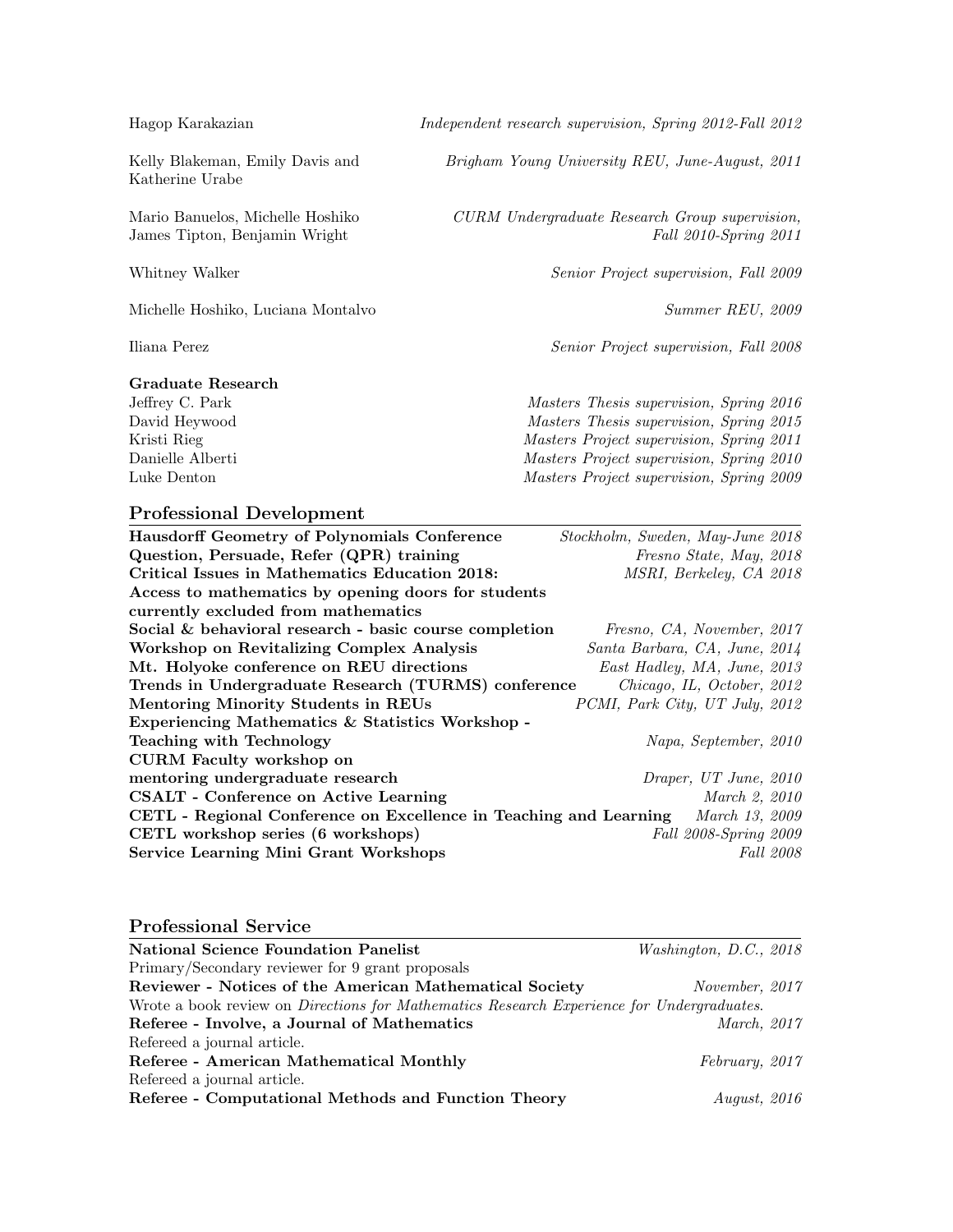| Refereed a journal article.                                                 |                                   |
|-----------------------------------------------------------------------------|-----------------------------------|
| Referee - Rose-Hulman Undergraduate Mathematics Journal                     | March, 2016                       |
| Refereed a journal article.                                                 |                                   |
| <b>AMS-MAA Joint Meetings</b>                                               | Seattle, WA, January, 2016        |
| Session organizer - Research Conducted by Undergraduates I-IV               |                                   |
| Session organizer - Distribution of zeros of entire functions.              |                                   |
| <b>Mathematical Biology Search Committee</b>                                | Fall '15-Spring '16               |
| Search committee member (department level)                                  |                                   |
| <b>AMS</b> Fall Sectional Meeting                                           | October 24-25, Fullerton, CA      |
| Session organizer for Research Conducted by Early Career Graduate students. |                                   |
| Referee - Bollettino dell'Unione Matematica Italiana                        | October, 2015                     |
| Refereed a journal article.                                                 |                                   |
| Referee - PRIMUS                                                            | <i>August, 2015</i>               |
| Refereed a journal article.                                                 |                                   |
| REU leadership administrator                                                | $2012$ -present                   |
| I maintain and moderate a listserv for all REU PIs in the US                |                                   |
| AVP for Enrollment Management Search Committee                              | Fresno, CA, Fall 2014-Spring 2015 |
| Search committee member (university level)                                  |                                   |
| <b>Analysis Search Committee</b>                                            | Fresno, CA, Fall 2014-Spring 2015 |
| Search committee member (department level)                                  |                                   |
| <b>AMS-MAA Joint Meetings</b>                                               | San Antonio, TX, January, 2015    |
| Session organizer - Research Conducted by Undergraduates I-IV               |                                   |
| Session chair - Advances in Analysis                                        |                                   |
| Project NExT                                                                | November, $2014$ - present        |
| Consultant                                                                  |                                   |
| Referee - Proceedings of the New Directions in REUs conference              | <i>August, 2014</i>               |
| Refereed a book chapter.                                                    |                                   |
| Referee - Computational Methods and Function Theory                         | February, 2014                    |
| Refereed a journal article.                                                 |                                   |
| <b>AMS-MAA Joint Meetings</b>                                               | Baltimore, MD, January 2014       |
| Session Chair (2 different sessions)                                        |                                   |
| Referee - American Mathematical Monthly                                     | December, 2013                    |
| Refereed a journal article.                                                 |                                   |
| <b>National Science Foundation Reviewer</b>                                 | 2013                              |
| Reviewed a proposal submitted to the NSF.                                   |                                   |
| Referee - Constructive Approximation                                        | March-April, 2013                 |
| Refereed a journal article for CA                                           |                                   |
| <b>National Science Foundation Panelist</b>                                 | Washington, D.C., 2012            |
| Primary reviewer for 10 grant proposals                                     |                                   |
| Young Mathematicians Conference                                             | Colombus, OH, July, 2012          |
| Abstract reviewer for the conference                                        |                                   |
| Pacific Coast Undergraduate Mathematics Conference                          | March 13, 2012                    |
| Student session moderator                                                   |                                   |
| <b>AMS-MAA Joint Meetings</b>                                               | Boston, MA, January 2012          |
| Student Poster Session Judge                                                |                                   |
| Pacific Coast Undergraduate Mathematics Conference                          | March 13, 2011                    |
| Student session moderator                                                   |                                   |
| <b>AMS-MAA Joint Meetings</b>                                               | New Orleans, LA, January 2011     |
| Student Poster Session Judge                                                |                                   |
| <b>Southern Economic Association Annual meeting</b>                         | November 21-23 2010               |
| Discussant: Christopher Garmon., "Major League Baseball's Rule 4 Draft"     |                                   |
| Pacific Coast Undergraduate Mathematics Conference                          | March 13, 2010                    |
| Student session moderator                                                   |                                   |
| <b>AMS-MAA Joint Meetings</b>                                               | San Francisco, CA, January 2010   |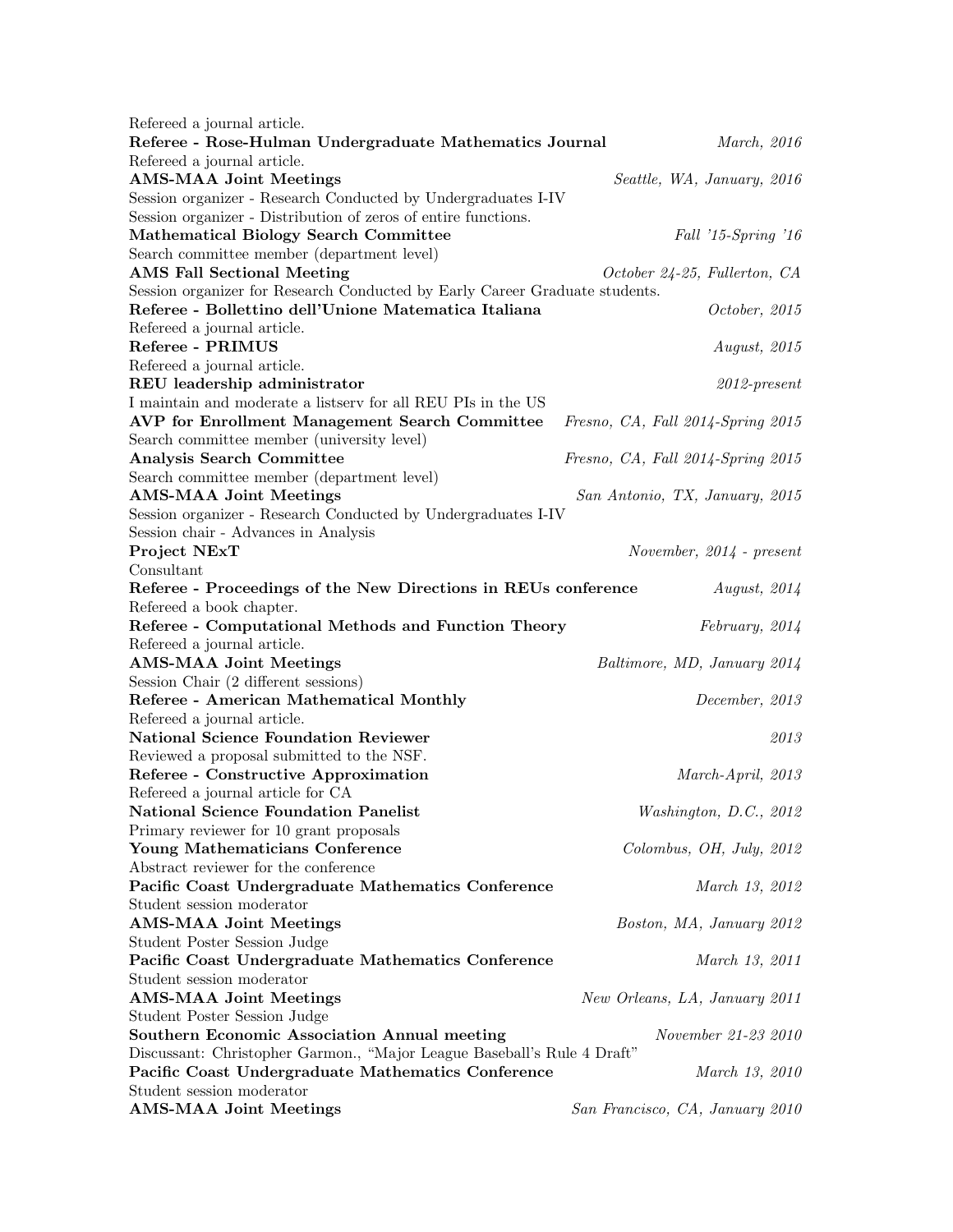#### Student Poster Session Judge

Southern Economic Association Annual meeting November 21-23 2009 Discussant: Joshua Dennis Hall., "The Rate of Technological Progress, Effective Human Capital and the Dynamics of Income Inequality: An Empirical Analysis" Missouri Valley Economic Association 46<sup>th</sup> annual meeting October 22-24 2009 Discussant: Kent Eliasson et al., "All in the Family: Self Selection and Migration by Couples" Southern Economic Association Annual meeting November 20-23 2008 Discussant: Lisa A. Delgado., "Nash and correlated equilibria in the market for skills" Missouri Valley Economic Association  $45^{th}$  annual meeting  $October\ 23-25\ 2008$ Discussant: Valerica Vlad, "Terms of Trade and Environment in a North-South Model with Crossborder Pollution" Missouri Valley Economic Association  $44^{th}$  annual meeting  $October 22-24 2007$ Discussant: Wang, X., "Tax competition and economic integration with investor lock-in"

### Community Service

Youth Soccer League Coach August 2014 - June, 2015 Smittcamp Family Honors College application reader Winter, 2008, 2010 Wheels of Support Project Fall 2007 to present Founder

#### Professional Memberships

American Mathematical Society Mathematical Association of America Southern Economic Association Missouri Valley Economic Association

# Administration and Leadership

| <b>Faculty Workload Taskforce</b>           | <i>Spring 2017 to present</i> |
|---------------------------------------------|-------------------------------|
| member                                      |                               |
| Research Subcommittee of the APP            | Fall 2016 to present          |
| Chair                                       |                               |
| Fresno State Academic Senate                | Fall 2014 to 2017             |
| Department Senator                          |                               |
| Department Undergraduate Research Committee | <i>Spring 2012 to 2017</i>    |
| Chair                                       |                               |
| CSUF Mathematics Club                       | Fall 2008 to Spring 2015      |
| Advisor                                     |                               |
| Departmental Colloquium Series              | Fall 2008 to Spring 2015      |
| Chair                                       |                               |
| CSUF Wheels of Support Club                 | Fall 2008 to 2010             |
| Advisor                                     |                               |
| <b>Awards and Honors</b>                    |                               |

# Bold Ideas Challenge winner 2018 The creation of an undergraduate research center on campus was one of the winning ideas this year. Faculty Professional Development Award  $AY\text{ }2018-19$ I was awarded \$1200.00 to support my participation in the Hausdorff Geometry of Polynomials conference at the Mittag-Leffler institute in Stockholm, Sweden, and in the fall sectional meeting of the AMS in San Francisco, CA. Outstanding publication in the Department of Mathematics 2018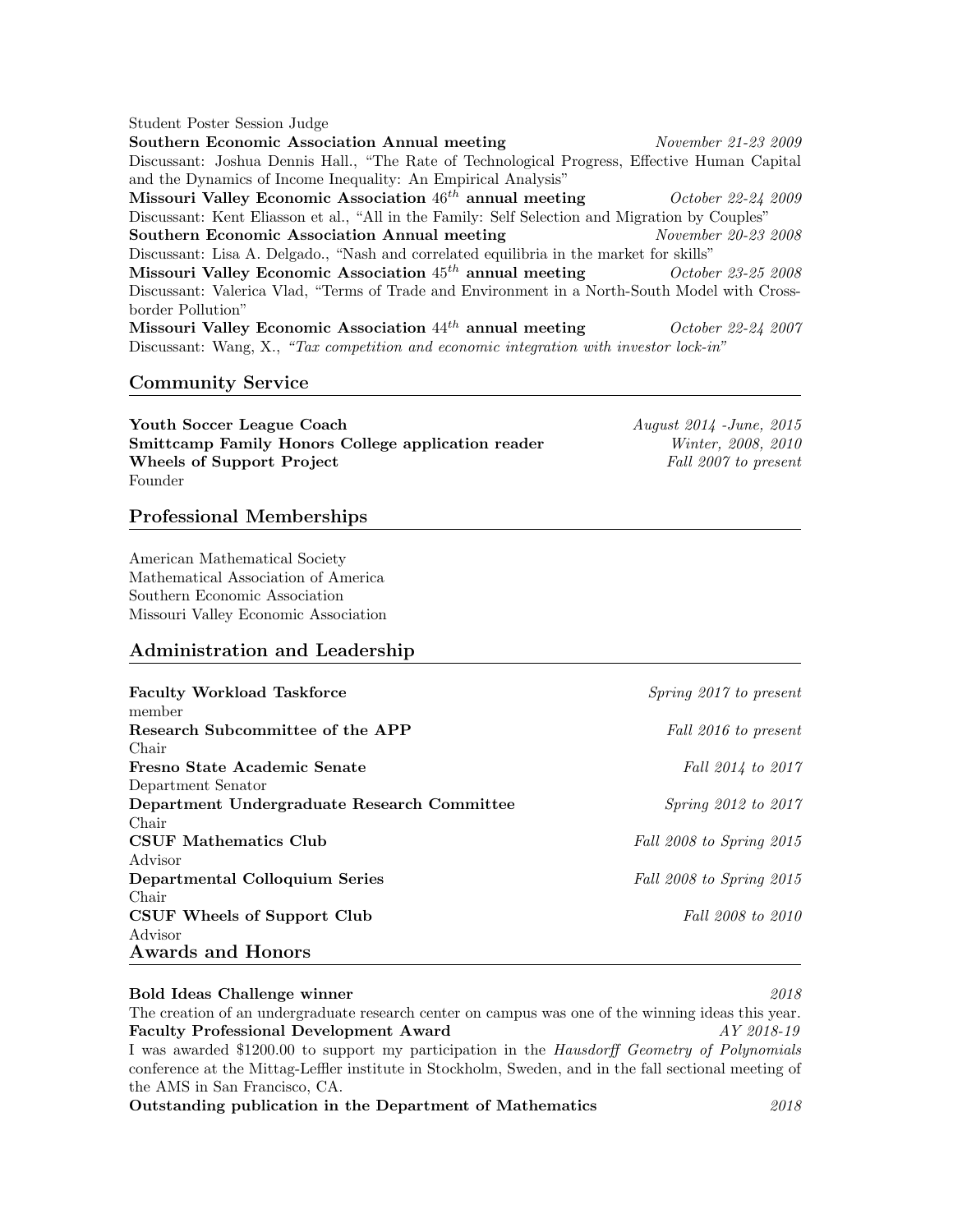| The department voted for my paper with K. Tran (see 12. on the publication list) to receive this                                   |                  |
|------------------------------------------------------------------------------------------------------------------------------------|------------------|
| honor.<br><b>Faculty Professional Development Award</b><br>AY 2017-18                                                              |                  |
| I was awarded \$1200.00 to support my participation at the joint AMS-MAA meetings in San Diego,<br>CA                              |                  |
| <b>Outstanding Faculty Research Award</b>                                                                                          | 2016-17          |
| in the College of Science and Mathematics                                                                                          |                  |
| For research accomplishments, grant activity and the promotion of undergraduate research nation                                    |                  |
| wide.                                                                                                                              |                  |
| <b>Faculty Creative Activity Award</b><br>Summer 2017                                                                              |                  |
| I was awarded \$5,000.00 to support my writing and submitting a research paper for publication                                     |                  |
| Outstanding publication in the Department of Mathematics                                                                           | 2016             |
| The department voted for my paper with K. Tran (see 11. on the publication list) to receive this                                   |                  |
| honor.<br><b>Faculty Professional Development Award</b><br>AY 2016-17                                                              |                  |
| I was awarded \$1200.00 to support my participation at the joint AMS-MAA meetings in Atlanta,                                      |                  |
| GA                                                                                                                                 |                  |
| <b>Faculty Creative Activity Award</b><br>Fall 2016                                                                                |                  |
| I was awarded 3 WTU assigned time to complete and submit a research paper for publication coau-                                    |                  |
| thored with visiting professor A. Piotrowski                                                                                       |                  |
| <b>Faculty Creative Activity Award</b><br>Summer 2016                                                                              |                  |
| I was awarded \$5,000.00 to support my writing and submitting a research paper for publication                                     |                  |
| <b>Faculty Creative Activity Award</b>                                                                                             | 2015             |
| I was awarded \$5,000.00 to support my writing a grant in collaboration with H. Soto-Johnson at                                    |                  |
| NCU on improving STEM education                                                                                                    |                  |
| <b>Faculty Professional Development Award</b><br>AY 2015-16                                                                        |                  |
| I was awarded \$1200.00 to support my participation at the joint AMS-MAA meetings in Seattle,                                      |                  |
|                                                                                                                                    |                  |
| <b>WA</b>                                                                                                                          |                  |
| Outstanding publication in the Department of Mathematics                                                                           | 2014             |
| The department voted my paper in <i>Involve</i> to receive this honor.                                                             |                  |
| <b>Faculty Professional Development Award</b>                                                                                      | Fall 2014        |
| I was awarded \$1200.00 to support my participation at the joint AMS-MAA meetings in San Anto-                                     |                  |
| nio, TX                                                                                                                            |                  |
| College Scholarly and Creative Activity Award<br>3 WTU release time awarded for writing scholarly papers during the fall of 2014   | Fall, 2014       |
| College Scholarly and Creative Activity Award<br>Spring, 2014                                                                      |                  |
| \$5,000.00 awarded for the writing of two grants during the summer of 2014                                                         |                  |
| <b>Faculty Performance Award</b>                                                                                                   | Fall 2013        |
| I was awarded \$999.00 to support my participation at the joint AMS-MAA meetings in Baltimore,                                     |                  |
| MD                                                                                                                                 |                  |
| Outstanding publication in the Department of Mathematics                                                                           | 2012             |
| The department voted my paper in <i>Acta Math. Hung.</i> to receive this honor.                                                    |                  |
| Nominee for the Provost's Award for Promising New Faculty<br>Spring, 2012                                                          |                  |
| I was nominated for this award by the chair of the department of Mathematics.                                                      |                  |
| <b>Faculty Performance Award</b>                                                                                                   | Fall 2011        |
| I was awarded \$999.00 to support my participation at the joint AMS-MAA meetings in Boston, MA                                     |                  |
| College Scholarly and Creative Activity Award                                                                                      | <i>Fall</i> 2011 |
| 3 WTU's awarded for the Spring of 2012 at California State University, Fresno                                                      |                  |
| <b>Invited Professor</b><br>June-August, 2011<br>Brigham Young University summer REU                                               |                  |
| Outstanding publication in the Department of Mathematics                                                                           | <i>2010</i>      |
| The department voted my book with O. Vega to receive this honor.                                                                   |                  |
| <b>Faculty Performance Award</b><br>I was awarded \$999.00 to support my participation at the $80^{th}$ annual meeting of the SEA. | Fall 2010        |